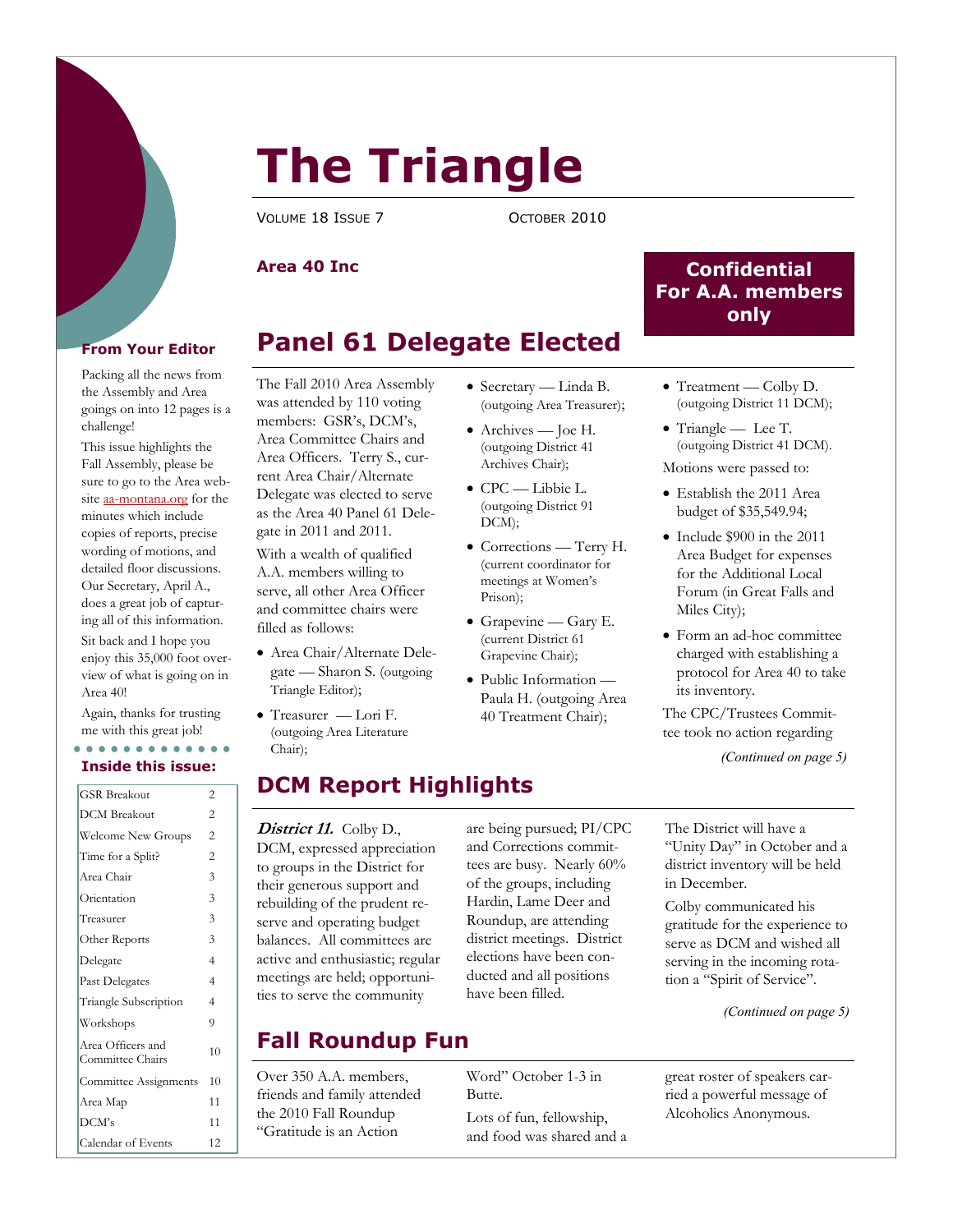## **GSR Breakout**

After a full day of elections and Area business, GSR's convened for a breakout with Ask-It-Basket questions, moderated by Past Delegate MaryAnn Willis. Here are the questions and discussions:

**Question:** Anything more on sponsorship than what's in the pamphlet "Questions and Answers About Sponsorship"?

**Responses:** Develop sponsorship skills by being more active--ask sponsees to call daily, use the steps in the Big Book; use the Big Book--Chapter 7 "Working With Others" as a guide; share what has been passed along through sponsorship.

**Question:** Would you recommend or discourage committee participation in your first year as a GSR?

**Response:** Yes, encourage participation.

**Question:** Do non-GSR's vote for district officers?

**Response:** Depends on district.

**Question:** What do you do if you have an old timer trying to micromanage your group?

**Responses:** Group Conscience; be an example of the Big Book and leave expectations of how others "should" behave at the door; use a timer or a visual reminder for other members to keep their comments short.

**Question:** How do we, as a group, deal with mentally disabled individuals who attend meetings?

**Responses:** All alcoholics should be included; remind group members of the Traditions; "the only requirement for membership is the desire to stop drinking"; take a group inventory; hold a

group conscience; read "How It Works".

Thanks to Jeannie R., Great Falls Women's Mustard Seed GSR, for taking notes!

#### **WELCOME NEW GROUPS**

**Because We Care Group**  meets in Sidney at 419 3rd Ave SW, GSR Rose W. 480- 9964.

**New Women Group** meets in Helena at 1432 Gallatin Ave, GSR Linda C. 202-1381.

**We Are Not Saints Group**  meets in Bozeman at the MSU Student Union Building (check at the AskUs Desk), GSR Jennifer W. 439-5487.

## **DCM Breakout**

About twenty DCM's, soon- to-be DCMs and others participated in the DCM Breakout. Here are some responses to the Ask-It-Basket questions:

**Question:** Who votes for District Officers?

**Responses:** Some Districts limit the voting to GSRs only, committee chairs not having a vote; some allow Chairs, GSRs, but the DCM votes only as a tie breaker; when a person has more than one position (GSR and committee chair) one vote is allowed; in any event guided by spiritual principles as they related to A. A.'s Traditions.

**Question:** Should last names be used in Delegate voting?

**Responses:** Doctor Bob's view indi-

*Excerpts from A.A. literature and materials are reprinted with permission of A.A. World Services.* 

cates yes, we are to be anonymous, but not invisible — two ways to violate anonymity: the

first is as the Tradition states in press, radio and films, the second is to become anonymous within the fellowship; many DCMs agreed that by this time in their service participation there are only a few that are not aware of other service workers last names.

**Question:** What would DCM's suggest for incoming DCMs concerning visits to groups?

**Responses:** Just do it—greet people, shake hands, and help them to feel welcome; a great opportunity to overcome pride, ego, and fear; the DCM may wish to call ahead to let the GSR know you are coming and, at the same time, find out what is going on with that particular group; special group events, birthday celebrations or potlucks are great times to get to know members and learn about District participation; find out when group business meetings are scheduled and attend; continued participation helps the District remain involved and available; enthusiasm breeds enthusiasm; invite all groups to send a representative, if for nothing else than to find out how their money is being spent; if someone from a group is interested, follow up with a reminder call—their interest may be the beginning of the group's vital A. A. unifying participation.

Welcome to incoming DCMs in attendance including Erin G. from District 81, Peggy H. from Dist 71, and Cathy J. from District 72.

Thanks to Lee T. for taking notes and writing the article!

> **TIME FOR A SPLIT? SEND AREA CONTRIBUTIONS TO: AREA 40, INC. PO BOX 21577 BILLINGS MT 59104**

**SEND GSO CONTRIBUTIONS TO: GSO PO BOX 459 GRAND CENTRAL STATION NEW YORK NY 10163**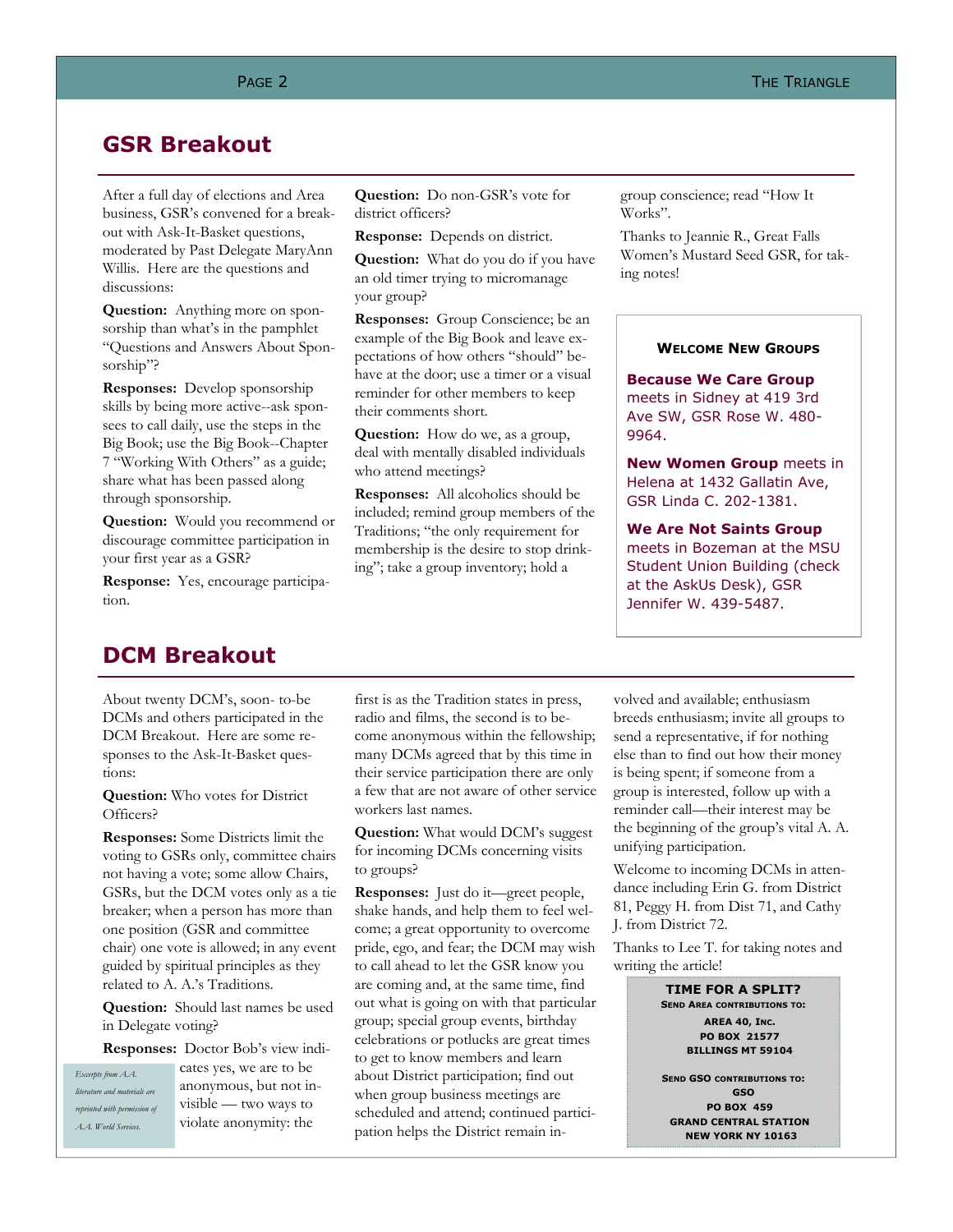## **Area Chair Report Highlights**

Terry S. reported that he visited Districts 11, 21, 31, 51 and 61 and plans to attend District 72's September meeting. He reviewed events around the Area and region. (See page 12.)

## **Orientation**

Panel 59 Delegate Carole B. welcomed everyone and said, "From the time I was told I was missing out and needed to wash the coffee pot continuing to this moment, serving AA has saved my life".

Carole reminded us that A.A. is a program of helping others. As trusted *(trust - reliance, hope for future, holding of another's property, commit to safe-keeping)* servants *(servant – a person who performs duties for others, a devoted and helpful fol-*

## **Treasurer's Report**

The Treasurer, Linda B., stated that she assumed this position having big shoes to fill. She has prepared an information sheet that should help smooth the transition.

As the committee and the Assembly prepares the 2011 budget, Linda asked us to consider how the service being planned will help the still-suffering alcoholic.

The table at the right summarizes the income, expense, prudent reserve, archivist account and operating bal-

*lower)*, our purpose at the Assembly is to discuss what Area 40 can do to help carry our message of hope to the still suffering alcoholic.

Terry encouraged everyone attending the Assembly to share their views so all our voices are heard and to listen carefully, especially to the voices with

different ideas.

After recognizing the first-time attendees, she briefly provided an orientation about what would be happening and the structure of the committee system. She offered a few words about the elections and encouraged everyone to ask questions and to read or re-read Bill's piece on leadership in the Service Manual supplementing his piece on Concept IX. He closed reminding the Assembly that the collective conscience of Area 40 speaks here and that Will of our Higher Power is expressed through that group conscience.

She also mentioned the Third Legacy procedure of "going to the hat" in which God is involved such that we're ok with the results the hat provides.

Carole suggested that members new to the Assembly take part in the discussions, ask questions, and place questions in the ask-it-baskets for the GSR and DCM Breakout sessions. She closed by thanking everyone for being present.

ances as of September 13, 2010. Although current income exceeds current expenses, that could rapidly change as we plan to spend over \$9,000 before the end of the year.

Our income this year is less than the last two years and Linda expressed concern about having adequate income in 2011 to cover the expenses in the proposed budget.

She said she appreciated and enjoyed the opportunity to serve and that God had a hand in the hat

when her name came out two years ago; that He has a great sense of humor and she has been given a sense of purpose and more spiritual growth.

| <b>AREA 40 INCOME &amp; EXPENSE</b>      |             |               |  |
|------------------------------------------|-------------|---------------|--|
| January 1 - September 13, 2010           |             |               |  |
|                                          | Actual      | <b>Budget</b> |  |
| <b>Total Income</b>                      | \$21,614.61 | \$31,232.25   |  |
|                                          |             |               |  |
| <b>Total Expense</b>                     | \$18,550.77 | \$31,232.25   |  |
|                                          |             |               |  |
| <b>Prudent Reserve</b>                   | \$10,910.75 |               |  |
| <b>Archivist Account</b>                 | \$1,123.16  |               |  |
| <b>Operating Balance</b>                 | \$15,081.37 |               |  |
|                                          |             |               |  |
| $\sqrt[9]{\frac{6}{10}}$ of year elapsed | 70%         |               |  |
| % of actual to budge                     | 59%         |               |  |

## **Other Report Highlights**

Area Service Chairs, Nonvoting Positions, Roundup, NAW, Intergroup

**Archives.** Archives chair Tim H. reported that he has had an uneventful summer, but has been working with the Archivist on updating the Policy & Procedures Manual. Tim encouraged individuals and groups to send contributions to the Area Archivist's fund for upkeep of the Area Archives.

#### **Cooperation with the Professional Community (CPC).** The

chair, Virginia R., said that she has enjoyed serving and meeting people as she visited around the Area. She attended District 81's Founders' Day where members shared about their CPC experience and how it enriched their lives.

The volleyball game that followed reminded her that she is not as young and agile as she once was!

Virginia apologized for technical difficulties that interfered with her timely participation, but encouraged people to stand for this position.

*(Continued on page 7)*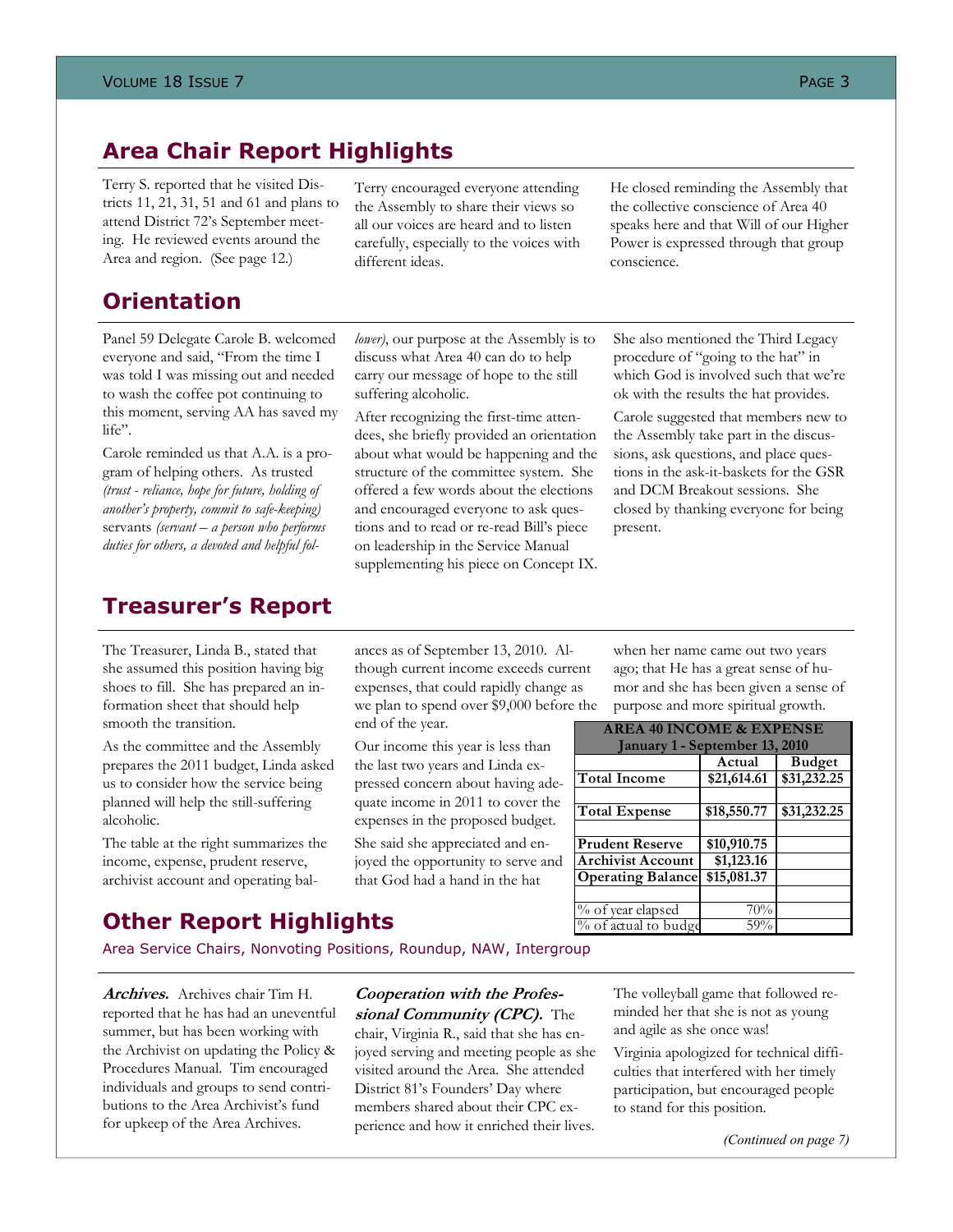## **Delegate Report Highlights**

Carole B., Area 40 Delegate Panel 59, was honored, humbled, relieved, and saddened to give her final report. She congratulated All trusted servants recently elected and promised their lives would be forever changed.

She reported her activities since the last assembly which included 13 Delegate's reports to members from 14

## **Past Delegate Sharing**

Panel 39 Delegate, Ed M. reminisced about the General Service Conference that was held at the Roosevelt Hotel, the last to be held there, his visit with Lois who advised his wife, Donna, to keep following her A.A. husband, as it worked for Lois!

This was Ed's 35th assembly. When asked why he keeps coming back, he answered 'to see old friends and meet new ones'. He commented that anything he could share would be a waste of time to those present, but wondered aloud about how to tell those that were not present — tell them we spent a bunch of money on something and want them to pay, cause some controversy!

Ed said he had so many good things on his heart and wasn't sure how to give thanks.

He recently was able to spend 2 months fulfilling a bucket list travel item, thought about A.A. every day and said he is so grateful to feel good enough to stand behind the podium at the assembly to share. In closing he suggested that we sponsor those coming behind us, bring them along to the next Assembly!

**Maryann W., Panel 40 Delegate,** 

got sober at the 644 Group in Billings where there were just 3 meetings a week. A judge sent her to A.A.; she didn't stay but she did come back!

districts and participating West Central Region's "Meet Your Neighbors" meeting at the 2010 International Convention. She reminded everyone about the two surveys being conducted and expressed optimism about planning for the General Service Conference Inventory.

Carole encouraged everyone who could to attend the upcoming West

 MaryAnn was the first Area newsletter editor, a position she held for 4 years. While living in Livingston she created a new district (72) and became DCM. She served as Area Public Information Chair, Archives Chair and was appointed Area Secretary-Treasurer, a time of great spiritual

Central Region's Additional Forum in Rapid City, SD.

She thanked the Area for this opportunity to serve and individuals who sent cards to her at the Conference and this weekend. Carole said the best thing about the last two years was spending time with us and closed with a slide show of memories of those times which left few, if any, dry eyes.

growth because she started reading all the A.A. literature and got a sponsor. Then she was elected Area Chair/ Alternate Delegate, then Delegate in 1990.

Today Maryann has a good and full life in Fairberry, Nebraska.

## **Triangle Subscription Form**

IF YOU WOULD LIKE A SUBSCRIPTION FOR YOURSELF, A FRIEND OR YOUR GROUP, PLEASE RETURN THIS FORM. THE COST OF THE TRIANGLE IS \$10 PER YEAR. MAKE CHECKS PAYABLE TO AREA 40.

> AREA 40 TRIANGLE PO BOX 542 BOZEMAN MT 59771

Number of years \_ Number of subscriptions \_

□ Group

 $\Box$  Individual

SEND TO:

GSR/CONTACT NAME

A<sub>DDRESS</sub>

CITY, STATE, ZIP\_\_\_\_\_\_\_\_\_\_\_\_\_\_\_\_\_\_\_\_\_\_\_\_\_\_\_\_\_\_\_\_\_\_\_\_\_

Phone Number

EMAIL ADDRESS\_\_\_\_\_\_\_\_\_\_\_\_\_\_\_\_\_\_\_\_\_\_\_\_\_\_\_\_\_\_\_\_\_\_\_\_\_\_

#### **Subscription Information:**

Groups are encouraged to be self-supporting for their Triangle subscription fee. "Expired" above the mailing address<br>indicates that the subscription has expired. Groups will receive the Triangle regardless of subscription

Individuals: If your subscription has expired, this will be your last issue of the Triangle.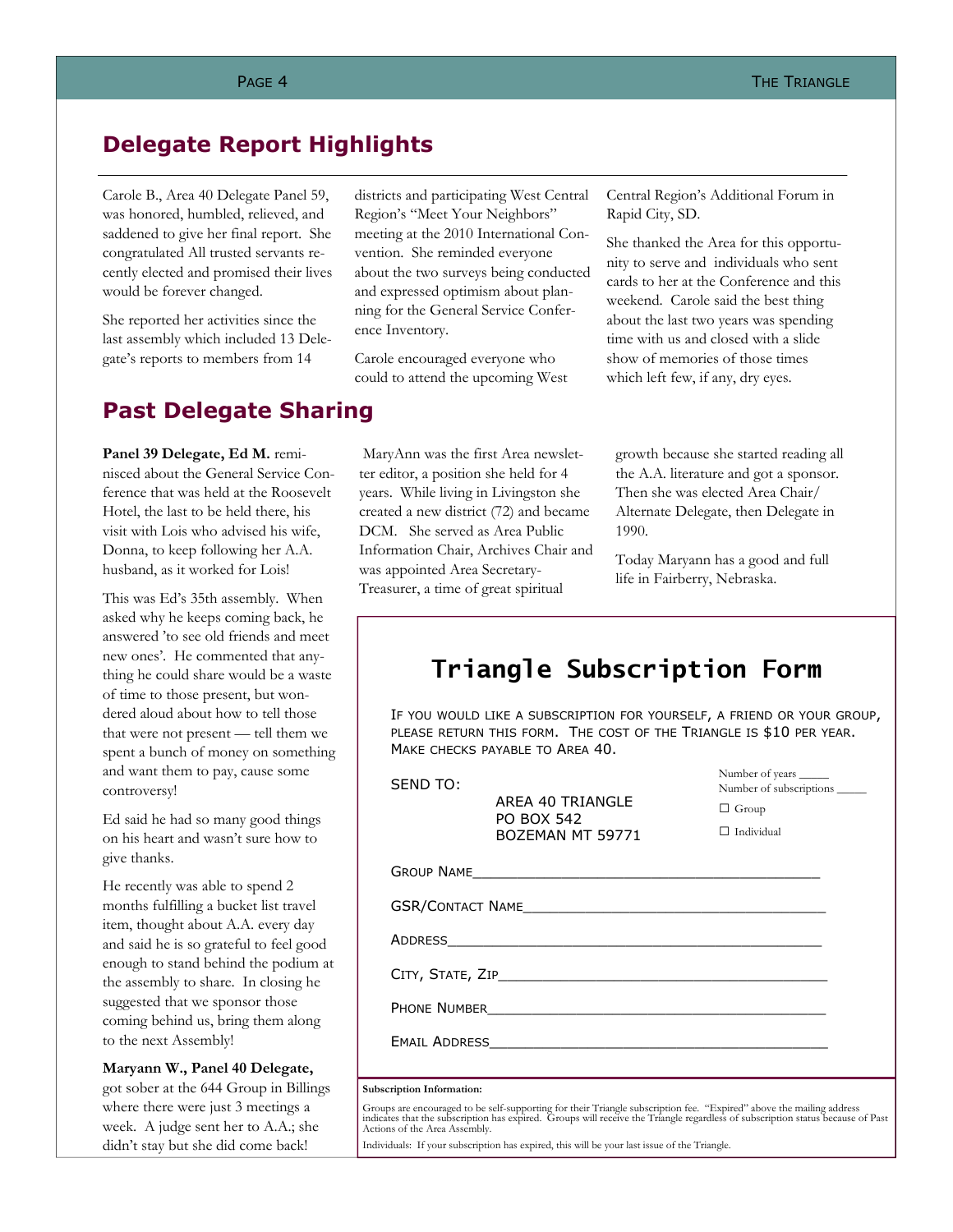submission of an agenda item for the 61st General Service Conference regarding contingency planning for replacement of General Service Trustees.

### *(DCM Highlights from page 1)*

**District 12.** Sandy A., alternate DCM, reminded the assembly that District 12 borders include Laurel to the East, Big Timber to the West, Harlowton and Broadview to the North and Wyoming to the South. There are 11 groups with 33 meetings. Attendance is strong with lots of newcomers as well as old-timers. The District is well funded by these groups.

District meetings are held monthly, at 4 pm on the 3rd Sunday. The Mid-Winter Social and the Firemen's Point Campout were well attended with great speakers and food.

District 21. DCM Laura S. reported that the District includes Wolf Point, Poplar, Plentywood, Glasgow, Culbertson and Scobey. Although somewhat off the beaten path, the District is being rejuvenated as "the little district that could". A.A. members drive 1 to 2 hours to get to the next meeting, cohesiveness is harder and isolation can set in.

On the upside, Glasgow has 10 meetings a week, including a women's group and a candlelight meeting and potluck each month. Wolf Point, Poplar and Plentywood each have two meetings a week. Each group has a GSR and they are participating in the District as a whole.

Although some members still meet in Culbertson, vitality is waning, and there are no meetings in Scobey.

There are regularly scheduled district meetings with igrowing group representation. Laura is continuing to visit the groups and working on an electronic newsletter. "Wild West Soberfest" was held in August. Terry S. did a workshop on spirituality and money and Carole B. made Delegate's report.

*Panel 61 from page 1* The Archives/Area 40 Structure and Policies Committee tabled consideration of the draft "qualifications for Area Committee members" and took no action on requests to:

• Conduct DCM orientations;

**District 23.**Mike M., DCM, reported growth in the district, with 6 groups in Savage, Glendive, Sidney and Fairview. People travel from the surrounding area to attend the Wednesday Big Book meeting in Savage, and the District is quite impressed with the Monday Night Fairview Young People's Group.

J. Scott W. prepares lunch for the Monday Noon Group the last Monday of the month, stop by if you are near! The Lower Yellowstone SoberFest was well attended with people from Bozeman to Dickinson, North Dakota to Wyoming. There was an Archives workshop and fun activities.

Mike expressed gratitude for serving and the opportunity to see the passion for A.A. in Area 40.

District 31. DCM Neil T. reported good health in District 31. There was an Archivist workshop and many other summer activities. There are meetings in Colstrip, Baker, Forsyth, Miles City, Ekalaka and Broadus.

District 41. Lee T., DCM, reported that the District is improving their efficiency of the monthly business meeting, while mindful that the direction of A.A. is in the hands of the group members. Lee expressed gratitude to Area 40 trusted servants who have shared their experience and hospitality.

New people are taking interest in service—willing, open minded, and ready to serve. Unity is building as a result of work on the Spring Roundup and we look to rotate *on*, not *out*.

Lee closed with gratitude, saying, "if you could help a guy like me, convinced I would be of little or no service to others, by opening my eyes and heart to carrying on the efforts of this Fellowship, then I know you can sup• Fund (approximately \$1500) attendance at the West Central Regional Additional Forum in Rapid City in November.

port this great group of trusted servants in their new capacities as well".

**District 42.**The DCM, Gerry La. reported that meetings are held in Shelby, Choteau, Valier, Conrad, But Bank, Browning and Chester. There are also meetings at the Crossroads Correctional Association in Shelby. Attendance is good, growth is slow but visible. Although Valier will not have the Lake Francis Roundup next year, a get together of some kind will be planned.

District 51. Leo B., the DCM, reported that there are 27 meetings a week in Havre, Malta, Dodson, Box Elder, and Rocky Boy. Members take meetings into the jail and the Miniconference will be held next weekend (September 24-26).

District 61. The DCM, Tom D., reported that AA is alive and well in District 61. Recently upon hearing that there are 102 meetings in the District, a newcomer gasped, "The drinking problem must be awfully bad here". Tom's sponsor replied, "No. The solution is that good." There are also meetings at the Helena Pre-release Center, county (Lewis & Clark, Broadwater and Jefferson) jails, Elkhorn Treatment Center, and the Helena Probation and Parole Office. Members also attend meetings at MCDC, MSP, and WATCh.

There are 30 groups; 28 are registered; 19 were represented at the assembly.

The District is currently planning the 5th Treatment and Corrections Workshop. Over 75 members participated in the April 2010 event which reaches out to our non-alcoholic friends and perhaps benefits the still suffering alcoholic, but certainly benefits those who participate!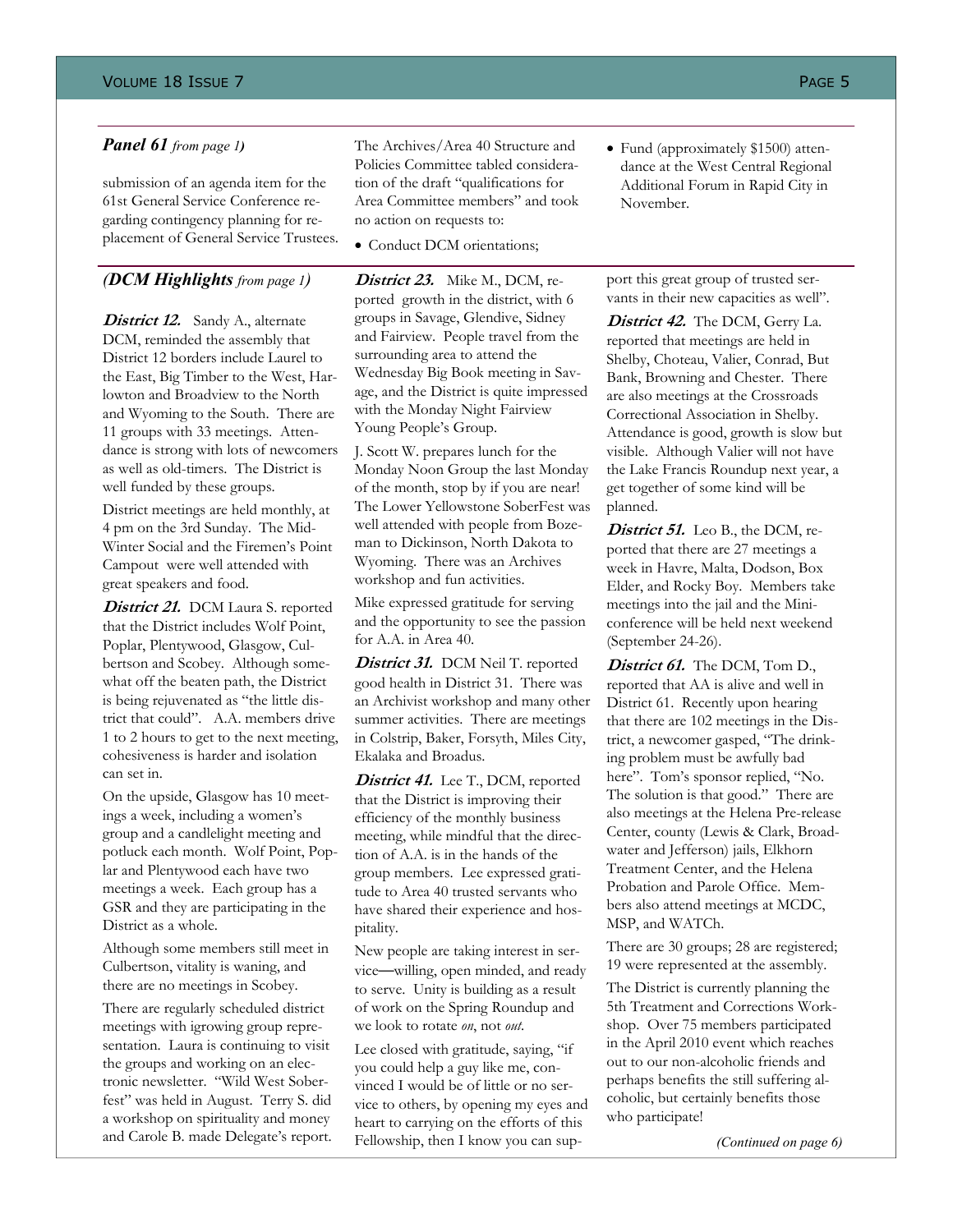District 61 is anticipating a full 2011 with the Treatment Workshop in April, the National Archives Workshop in September, the Roundup in October, and the Attitude of Gratitude in November! Four events in one year is quite a lot for a town of forty thousand people. That's because recovery is so good!

Tom closed saying that District 61 was in good shape when he rotated in and will be in good hands as he rotates out.

**District 71.** Kevin M. is the DCM from this Southwestern Montana District which has 23 meetings in Butte, Anaconda, Dillon, Drummond, Phillipsburg, Sheridan, and Whitehall. The message is also carried into the schools, treatment centers and corrections facilities. The District recently bought a computer.

The fall roundup is right around the corner.

District 72. Jennifer W., the DCM, reported that the Corrections, Public Information, Cooperation with the Professional Community and Treatment committees are all active and reaching out . Two new service positions were created—Bridging the Gap and a Women's Prison Coordinator who will coordinate orientation and travel to Billings for meetings in the prison.

Meetings are again being held on the MSU campus with a new group called "We are Not Saints" and there are 79 meetings a week in the District.

A District workshop will be held in October called "Building Sobriety Bridges: Reaching Out to the Native American Community".

Elections were held and all district service positions are filled.

Jennifer closed with appreciation for the opportunity to serve and participate, especially for the privilege of attending the regional service conferences and forums, and for making new friends and renewing old relationships.

#### *(DCM Highlights from page 5) District 81.* DCM Dan K. reported are 21 active groups with 8-10 groups District 81. DCM Dan K. reported

that there are 48 groups and 92 meetings a week in the communities of Alberton, Arlee, Clinton, Frenchtown, Haugen, Hot Springs, Missoula, Noxon, Pablo, Plains, Polson, Ronan, Seeley Lake, St. Ignatius, St. Regis, Superior and Thompson Falls. District Business meetings are well attended by an enthusiastic group of committee chairs and GSR's. Elections were held in August and all but two positions are filled. Rob H. will serve as Fall 2012 Roundup Chair and he is busy forming a committee. Since we met last spring there have been a basketball tournament, Founder's Day, river float, and pot-luck picnic. The Solution Group had their 10th Anniversary; Polson A.A. hosted the Sunlight of the Spirit Camporee. And there was the International Convention in San Antonio, which was an awesome experience for those who were lucky enough to get to attend. It's not too early to start planning to attend the 2015 International in At-

The fellowship is enthusiastic and vibrant and insists on having fun with "unofficial" sober softball teams playing in league competition, volleyball games, birthday parties, bonfires, river floats, camping trips, bowling, folfing, movies, et cetera. We show the newcomer that we have fun in sobriety. It's a blessing to get to practice our singleness of purpose by just having fun together.

lanta. I hope to see you all there.

Dan closed expressing gratitude for the opportunity to participate in service, for the lessons in how to "play well with others", and for the trusted servants of District 81 who made his job easy and a pleasure. He also shared his excitement about the election process and "what God has planned!".

**District 91.** Libbie L., who is the DCM, recognized the awesome journey and said it has been and continues to be an honor to serve. The District reaches from Eureka to Elmo. There

regularly attending monthly district meetings held on the 4th Sunday of the month, rotating around the district.

A busy summer was kicked off with a Delegate's report and a great BBQ follwed by campouts, picnics, softball games and general fellowship. Several of our District members attended the International in San Antonio.

The election process began with Sam B. elected DCM and Larry H. alternate DCM for the next rotation. The rest of the committee chair elections will soon follow.

The fall schedule includes The Serenity Group's 20<sup>th</sup> birthday celebration at the annual Fall Refresher, the Women's Retreat, Thanksgiving gettogethers, and Christmas and New Years Alkathons. District 91's Into Action Weekend, which is a get-toknow your district event, is February 18-19, 2011 and will include speakers, workshops and, of course, food.

Celebrating AA's 75th birthday in San Antonio at the International Convention was a highlight of summer. Seeing and hearing endless examples of willing to go to any lengths at every turn, Libbie expressed gratitude to everyone who help make those lengths shorter.

Libbie shared at the International at a meeting "Do You Think You're Different". She shared this quote from the pamphlet of the same name:

*"We have found it unwise to limit our AA circle to folks exactly like ourselves. Segregation gives our "uniqueness" an unhealthy emphasis. We find it more enjoyable and more healing, to get into the mainstream of AA life and mingle with everybody else, not just "different" people.* 

*Here we are. We are all different. We are all pretty special people. But we are also ALL alcoholics and all sober in AA together. In this, we are more like each other than different. Here in AA, we find the shared humanity that enables us to live out our widely differing lives and pursue our separate and individual destinies. You are welcome to join us."* 

*(Continued on page 7)*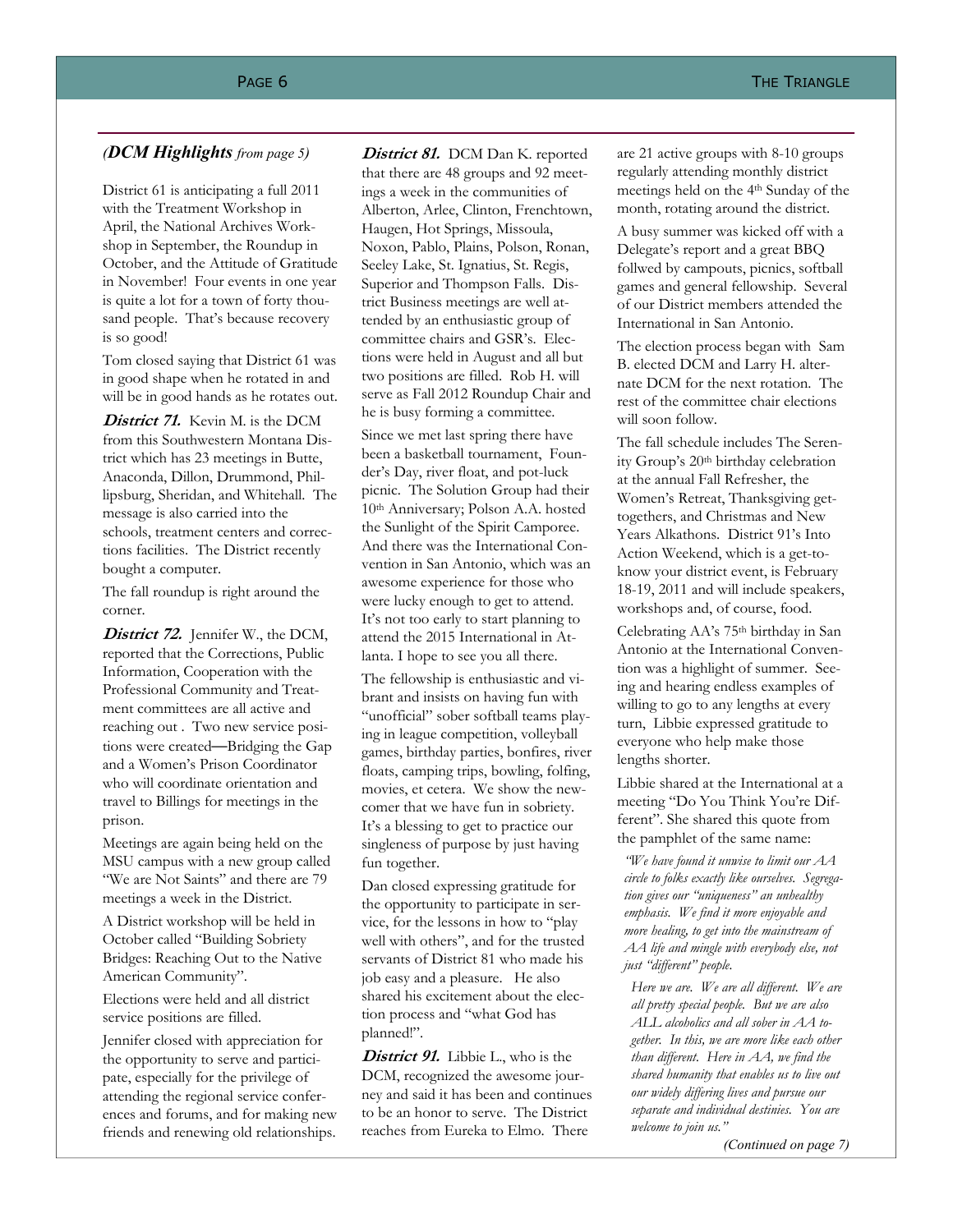**District 93.** Eric D. serves as DCM. He reflected on the many people who helped him: other DCMs who helped with computer skills, organizing a Preassembly, and general sharing about issues in their Districts; the Area Officers and Chairs who reliably provided answers and guidance. Eric also thanked everyone who visited the District for workshops and Q and A sessions, Carole for her Delegate's Report and the District Chairs and GSR's for their participation.

*(DCM Highlights from page 6)* The District had its annual campout at Painted Rocks with sunshine two out of the three days. The campout was a great success with visitors from Canada and Pennsylvania. The auction raised over six hundred dollars which brought the District back into the black thanks to all the donated items and support from District 81.

> The Policy and Procedures Guidelines were passed and a decision was made to cancel local phone service and use 1-888-607-2000 only, saving the District some money. Eric is hopeful

*(Other Report Highlights from page 3)*

**Corrections.** Mary S., chair, reported that Montana State Prison (MSP) orientations are held in September, January and May. She

reminded everyone that attending an orientation is just one of the steps necessary to be approved to attend meetings. She also reminded members who

are approved to attend meetings to let Pat, the MSP contact, know who will be attending meetings by Wednesday preceding the meeting.

Pat sent the following message to the Assembly: "MSP is very grateful for the efforts of the volunteers that come to the prison to put on A.A. meetings. These volunteers give hope to those who don't otherwise know where to turn. The inmates appreciate and respect people in recovery and need that role modeling. The A.A. volunteers I've worked with have been some of the nicest people I've ever met. Thanks you!"

Mary encouraged every district to have a Corrections Chairperson and to pass their names on to her.

There has been a steady flow of contributions to the Pink Can. Since the beginning of this rotation, \$12,608 has been contributed, \$6,404 in 2009 and

**PINK CAN**  \$6,404 contributed in 2009 \$6,204 contributed in 2010 \$5,777 Available

Please send contributions to: Area 40 Corrections 1325 3rd Ave N

Great Falls MT 59401

literature for correctional facilities; \$5,174.66 in GSO credit and \$602.57 in the checkbook. Call

> Mary if you want to place an order.

The Local Forum request was approved by GSO and will be held in Great Falls on Saturday June 18 and in Miles City on Sun-

day June 19. Ken B., West Central Region Trustee, and Jim M., who serves on the GSO Corrections assignment, will attend.

Mary closed saying that her sobriety has been enriched by this opportunity to serve and encouraged others to stand for the position.

**Grapevine.** The Grapevine Chair, Rich C., said that he enjoyed being of service and learned more about service work and about his own assets and limitations.

He reported that the Grapevine surveys have been steadily trickling in and encouraged everyone to complete one if they have not already done so. The committee planned to be reviewing the suveys received to date, but the deadline for submission is November 1.

Rich also encouraged members to take a few minutes to listen to the Grapevine CD's available at the back table.

about contributing some of the savings toward the Area Answernet bill.

On a sad note, the Experience Strength and Hope Group closed its doors which leaves 14 Groups and three meetings which are not groups. Check the updated schedule on the web for locations and times.

And finally, District Chairs have been elected for the next rotation with only CPC vacant; Secretary and Special Events need confirmation; congratulations to everyone, including Jay T. the incoming DCM.

**Literature.**Lori F., chair, welcomed everyone to the fourth and final assembly of this rotation. She reported that she had not placed a literature order because 1) the Service Manuals would likely not be printed in time for the Assembly and 2) the order to replace inventory of other items was not large enough to avoid shipping charges. Literature catalogs and order forms are available through the district or intergroup or online at *aa.org*.

Lori reminded the group about the Literature Display was set up and encouraged everyone to look at all the books, audio-visual materials, and directories on display. She also encouraged everyone who had not already do so to complete the four question survey about electronic delivery of A.A. literature. The six responses received may not represent the conscience of the Area.

In closing, Lori shared a section of the pamphlet "The A.A. Group — Where it All Begins" which deals with the principle of Rotation:

*"Traditionally, rotation ensures that group tasks, like nearly everything else in A.A., are passed around for all to share. Many groups have alternates to each trusted servant who can step into the service positions if needed.* 

*To step out of an A.A. office you love can be hard. If you have been doing a good job, if you honestly don't see anyone else around willing, qualified, or with the time to do it, and if your* 

*(Continued on page 8)* 

\$6,203 to date in 2010. There is currently \$5,777 available to spend on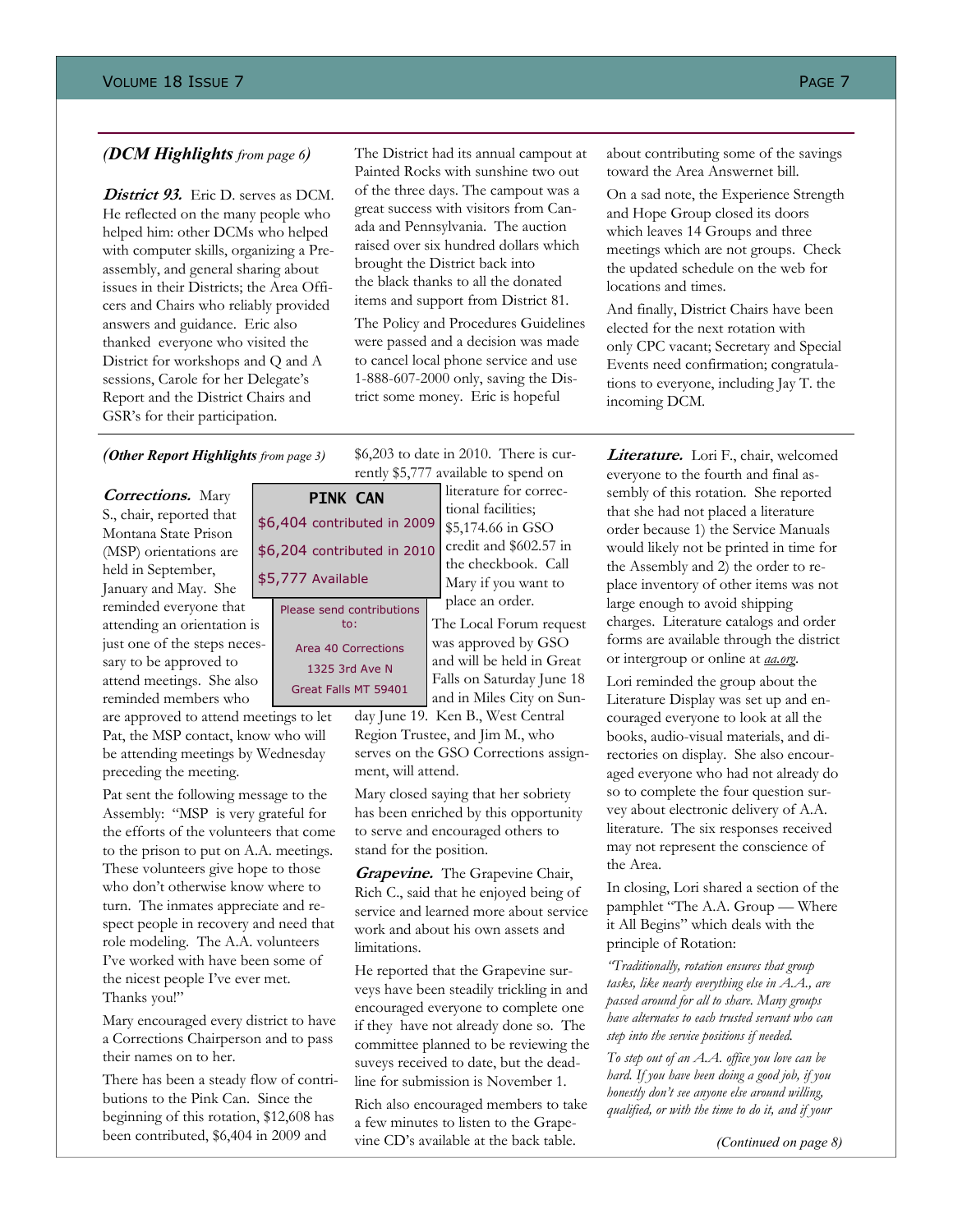### (Other Report Highlights *from page 7*) holic when they reach out for help.. where to send contact cards for BTG.

*friends agree, it's especially tough. But it can be a real step forward in growth – a step into the humility that is, for some people, the spiritual essence of anonymity.* 

*Among other things, anonymity in the Fellowship means that we forgo personal prestige for any A.A. work we do to help alcoholics. And, in the spirit of Tradition Twelve, it ever reminds us 'to place principles before personalities.* 

*Many outgoing service position holders find it rewarding to take time to share their experience with the incoming person. Rotation helps to bring us spiritual rewards far more enduring than any fame. With no A.A. 'status' at stake, we needn't compete for titles or praise – we have complete freedom to serve as we are needed."* 

*Public Information (PI).* Chair Tim M. reported that he had only one request to visit districts to explain the Area Hotline (compared to five last year). He spoke at the Valier Roundup and many questions after his talk were about how to get members to cooperate and participate rather than on the Hotline itself. Tim believes the reason for the decrease in invitations is due to the following:

- Billing problems were resolved at the beginning of the rotation thanks in a large part to the past PI Chair and Treasurer. Thanks Sean and Curt;
- The system itself is structured and functioning much better;
- The number is widely published in directories, newspapers, meeting cards et cetera;
- The action passed by spring assembly streamlines the billing process.
- Districts have cut their Answering Service costs due to the savings from using the statewide number, a great example of how the "We" benefits the "All".

Tim encouraged districts and groups to pass on some of the money they are saving because of the Area Hotline to Area to support Area expenses for the service. Area 40 is in a better position to be there for the still-suffering Alco-

Tim addressed the one outstanding question and concern about just how much use the hotline is actually getting since AnswerNet does not report the number of calls and to do so would be cost prohibitive. District 61 uses a Qwest number that is forwarded to the Hotline number. The Qwest number provides a call count; in June there were 90 calls forwarded from the local number to the Hotline number. Also, Tim was recently at a meeting where a member shared that he was there because he had called the A.A. Hotline and a contact gave him a ride.

Tim summed this up stating that the person that takes over the Area PI Chair position in the next rotation should have more time to focus on other areas of the Public Information — carrying the message of recovery to the still-suffering alcoholic by informing the general public about the A.A. program.

Tim thanked the members of the PI Committee and also thanked the Area for giving him the opportunity to be a part of, rather than a part from, for the past two years.

**Treatment.** Chair person Paula H. commended everyone involved in service at any level. She stated that service in the Treatment arena entails helping someone newly out of treatment integrate into AA by taking a variety of actions and expressed appreciation for A.A. members in Area 40 who are doing it!

Paula welcomed new District Treatment Chair from District 81, Margaret B., the new Bridging The Gap (BTG) Chairs from Districts 61, 71 and 72 and the new Montana Chemical Dependency Center (MCDC) Coordinator from District 61.

She also directed members to check out the new map that Alex, with encouragement and help from DCM's and District Treatment Chairs, created (found on page 11 and under meetings by district at *aa-montana.org*). The map will be a great help in figuring out

Around the Area, District 72 members attend a meeting at WATch every 3rd Friday and MCDC one Friday afternoon a month. District 61 has compiled a handbook of rules, procedures and applications for the facilities served by District 61 (MCDC, Elkhorn and Boyd Andrew, Minor In Possession and Outpatient).

Paula encouraged everyone to attend the Breakout session on Special Needs and pointed out that the September Grapevine is dedicated to people with special needs.

In closing, Paula expressed gratitude for being allowed to serve and our inverted triangle as it is is a true measure of the work that is done in service to A.A.

**Area Advisor.** Andrew W., past Delegate Panel 57, thanked the Ad Hoc Committee and the Archives Committee for their work on the Policy and Procedure draft update for qualifications. Andrew also reported that on a recent trip to Ireland he learned that they "pass the bag" for 7th Tradition contributions..

**Archivist.** Gerry R. welcomed old friends, new friends, and soon to be friends, especially those attending their very first Area Assembly. He expressed his gratitude for the growing interest in Archives, as indicated by requests for his attendance at the Spring Roundup in Billings, a Founders Day event in Bozeman , a meeting in Colstrip, and the Lower Yellowstone Soberfest . He also attended the 20th Annual NAI-AA convention in Las Vegas where the committee and attendees expressed appreciation for sharing our display with them. He will also be attending the Fall Roundup in Butte, District Workshops in Bozeman and Helena and expects an invitation to the Attitude of Gratitude in Helena.

After this talk of "progress", he admitted "not perfection", making amends for a delay in producing information requested as background material and a problem with the timing and currency

*(Continued on page 9)*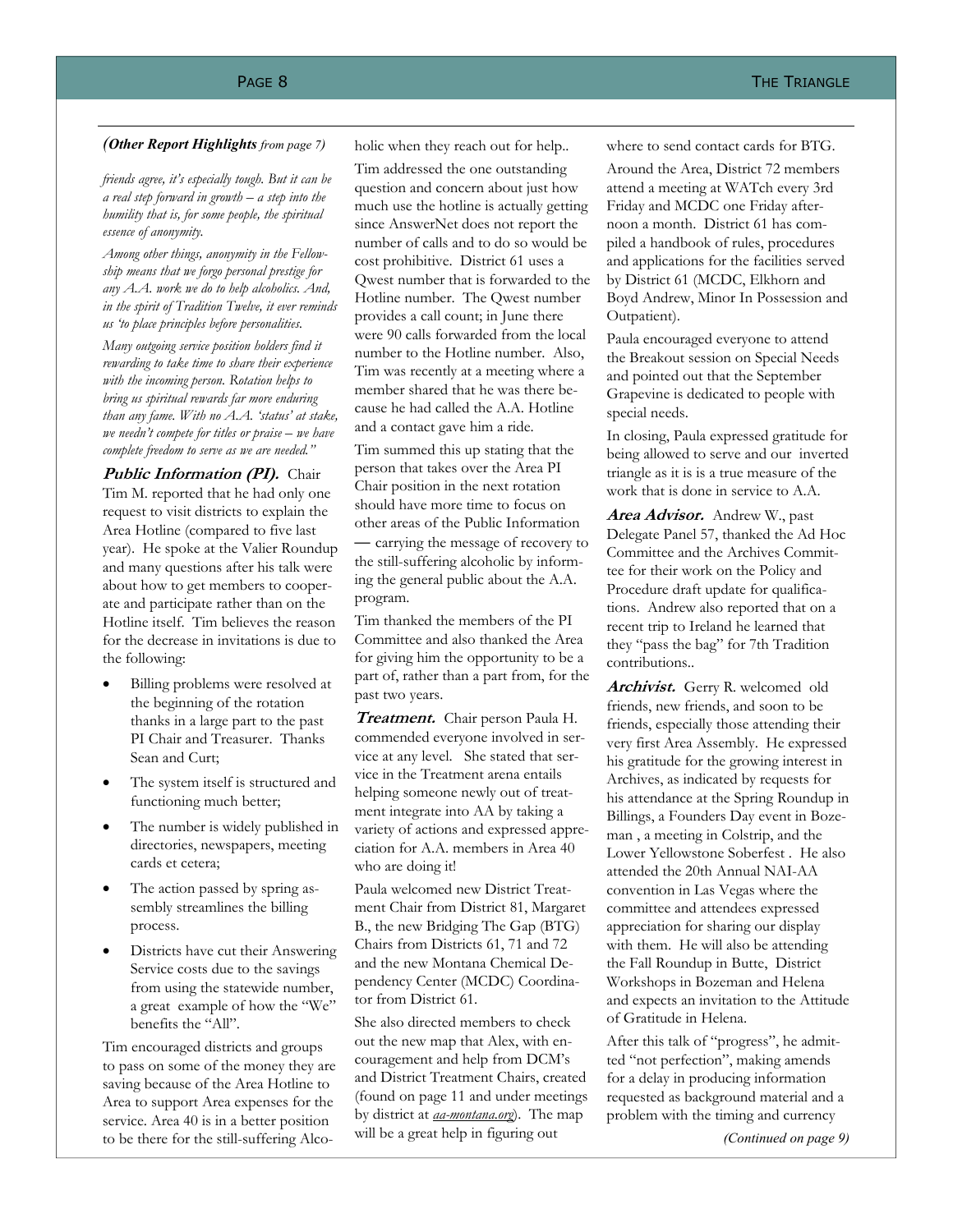#### *(Other Report Highlights from page 8)*

of the Area 40 Policy and Procedures Manual and Past Actions Documents on the web site. The information has been recompiled as well as current updates and will be reviewed by the Archives Committee.

**Webmaster.** Alex Marino welcomed 1st time attendees and reported that he is 90% finished with the redesign of the Area website, which is 10 years old. He plans to implement the new website in January.

#### **2011 National A.A. Archive Workshop NAW) Status Report.**

Gerry Robinson, Area 40 Archivist, reported that the NAW planning is progressing well: pricing structure has been developed; the registration flyer is ready; Annah Perth, a representative from Stepping Stones in New York , along with other presenters, has accepted an invitation to present. The theme will be "Mining our past, Minding our future." Gerry thanked Jeff M. (District 61) and Jennifer W. (District 72) for their work on the theme and

## **Workshops**

**Archives.** Joe H., District 41 Archives Chair, conducted an Archives Workshop hoping to raise Archives awareness at the district and group level. He provided a presentation showing how to begin preserving archives, what material to preserve and how to preserve it. Joe's presentation generated numerous questions and indicated that he was successful in raising awareness and in generating interest in the 2011 National Archives Workshop in Helena.

**Triangle.** The Triangle workshop provided an opportunity to discuss the following questions: should a hard copy of newsletter should continue to be mailed; should a subscription fee be charged (to cover postage and printing expenses) or should the newsletter be funded as Area 40 business; is the Triangle read and are there suggestions to make it more attractive; is the content useful and appropriate?

#### the flyer.

The event is an Area 40 supported event, with Districts 41, 61, 72, and 91 participating. Gerry invited anyone who would like to join the committee to attend meetings.

Gerry will be travelling to the 2010 NAW in Macon, to collect about \$1,500 in seed money and to gather other material that will be used by the committee.

### **South Central Montana Intergroup (SCMI) Report.** Don M.,

SCMI Chair, talked about participation, finding and the future.

He said there is some stability now in the committee positions and, the core group of 6-10 IGR's who attend meetings has accomplished a great deal. Founders Day was a resounding success, attended by members and many of the local treatment centers and sober living facilities. The Cooney Campout was also well attended this year and continues to be a great fellowship event for our area.

There is enough money to pay expenses and the book store is fully selfsupporting, although SCMI continues to be under prudent reserve (about 50%). The groups are being informed through the newsletter and by IGR's.

 SMIG's future is full. The new location allows better access and flexibility and should improve service to the Fellowship. Space is rented and paid for the Christmas party "Giving back to the community—Anonymously". The bylaws are being updated and SMIG continues to reach out. The future is bright and full of hope that we can continue to serve the fellowship and carry the message to the still suffering alcoholic.

#### **2010 Spring Roundup Report.**

The spring roundup in Billings was very successful; a good time was had by all.

**2010 Fall Roundup Report.** A lot of people have preregistered for this October 1-3 event in Butte.

**2011 Spring Roundup Report.** 

Flyers are being distributed for this May 13-15 event in Great Falls. Patty C. is eagerly awaiting registrations.

Attendees thought a choice between electronic and hardcopy could be offered with a possibility of required paid subscription (to cover expenses) for hard copy. They felt that the practice of charging a subscription fee was appropriate and consistent with the principle of self-support. Attendees suggested better headlines for attraction, more news and bits from the districts and a column where groups could provide information or ask for help.

**Special Needs.** Anne B., Alternate DCM District 61, gave a "Special Needs Participation—What to Think About" workshop. She handed out *A.A. Guideline for Serving Alcoholics with Special Needs* and the group talked about what can be done to make meetings accessible and comfortable for people with special needs.

When choosing or decorating a meeting place consider the deaf or hard of

hearing. Hard surfaces make hearing problems worse, so carpets and 'softer surfaces' on walls and ceilings help; use a piece of paper to write questions and answers if someone cannot hear; include a question on flyers inviting registrants to communicate special needs and perhaps include a sign language interpreter when possible.

When choosing a meeting place, consider accessibility. If possible, select a place that is accessible by wheelchair. Many A.A.'s have 'temporary' accessibility problems: surgery, broken and strained limbs, etc. Taking meetings to homebound members is a good idea, too.

Everyone who attended the workshop had their awareness raised about the challenges some people face just getting to a meeting or, once there, hearing and understanding what is being said.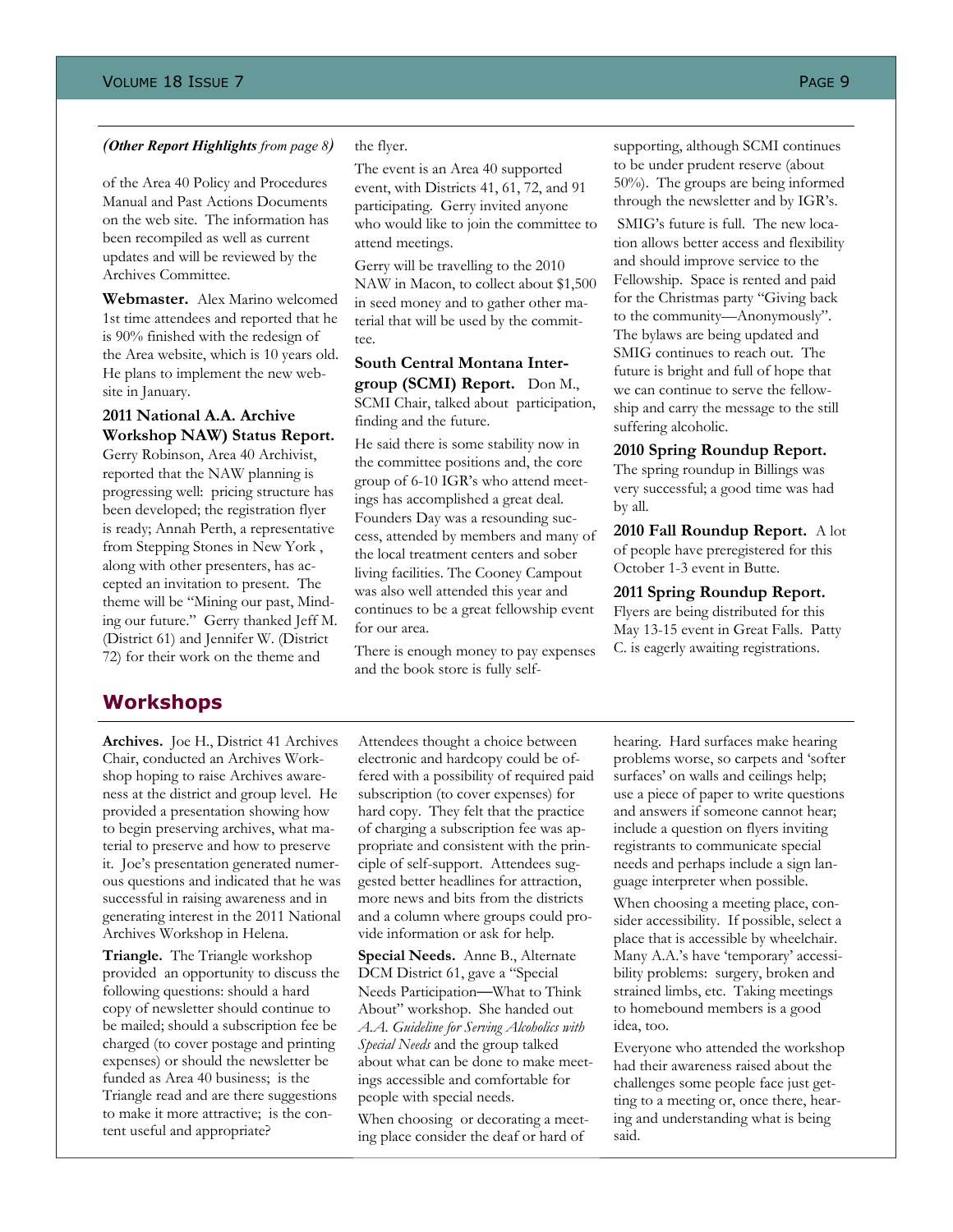## **Area Officers and Committee Chairs**

| <b>POSITION</b>                           | <b>NAME</b>          | <b>EMAIL</b>                |
|-------------------------------------------|----------------------|-----------------------------|
| Delegate                                  | Carole B.            | delegate@aa-montana.org     |
| <b>Incoming Delegate</b>                  | Terry S.             |                             |
| AreaCh/Alt D                              | Terry S.             | chair@aa-montana.org        |
| Incoming Area Chair<br>Alternate Delegate | Sharon S.            |                             |
| Secretary                                 | April A.             | secretary@aa-montana.org    |
| <b>Incoming Secretary</b>                 | $I$ inda $B$ .       |                             |
| Treasurer                                 | Linda B.             | $t$ reasurer@aa-montana.org |
| <b>Incoming Treasurer</b>                 | $I$ ori $F$ .        |                             |
| Archives                                  | Tim H.               | $\archives$ @aa-montana.org |
| <b>Incoming Archives</b>                  | Joe $H$ .            |                             |
| CPC                                       | Virginia Ring        | cpc@aa-montana.org          |
| Incoming CPC                              | $I$ ibbie $I$ .      |                             |
| Corrections                               | Mary S.              | corrections@aa-montana.org  |
| <b>Incoming Corrections</b>               | Terry H.             |                             |
| Grapevine                                 | Richard K.           | grapevine@aa-montana.org    |
| <b>Incoming Grapevine</b>                 | $\overline{Gary}$ E. |                             |
| Literature                                | Lori F.              | literature@aa-montana.org   |
| <b>Incoming Literature</b>                | Deb C                |                             |
| Public Information (PI)                   | Tim M.               | $pi@aa$ -montana.org        |
| <b>Incoming PI</b>                        | Paula H.             |                             |
| Treatment                                 | Paula H.             | treatment@aa-montana.org    |
| <b>Incoming Treatment</b>                 | Colby D.             |                             |
| Triangle Editor                           | Sharon S.            | triangle@aa-montana.org     |
| <b>Incoming Triangle Editor</b>           | Lee $T$ .            |                             |
| Advisor                                   | Andrew W.            | advisor@aa-montana.org      |
| Incoming Advisor                          | Carole B.            |                             |
| Archivist                                 | Gerry R.             | archivist@bresnan.net       |
| Webmaster                                 | Alex M.              | webmaster@aa-montana.org    |

## **Committee Assignments**

| <b>Committee</b>                            | <b>DCM</b> | <b>District Representative</b> |
|---------------------------------------------|------------|--------------------------------|
| Archives                                    | 23, 91     | 11,81                          |
| Cooperation with the Professional Community | 72, 81     | 71, 91                         |
| Corrections                                 | 11, 21     | 12, 41                         |
| Finance                                     | 12         | -61                            |
| Grapevine                                   | 42, 61     | 31, 72                         |
| Literature                                  | 93         | 42, 51, 61                     |
| Public Information (PI)                     | 31, 71     | 21, 93                         |
| Treatment                                   | 41, 51     | 11, 23                         |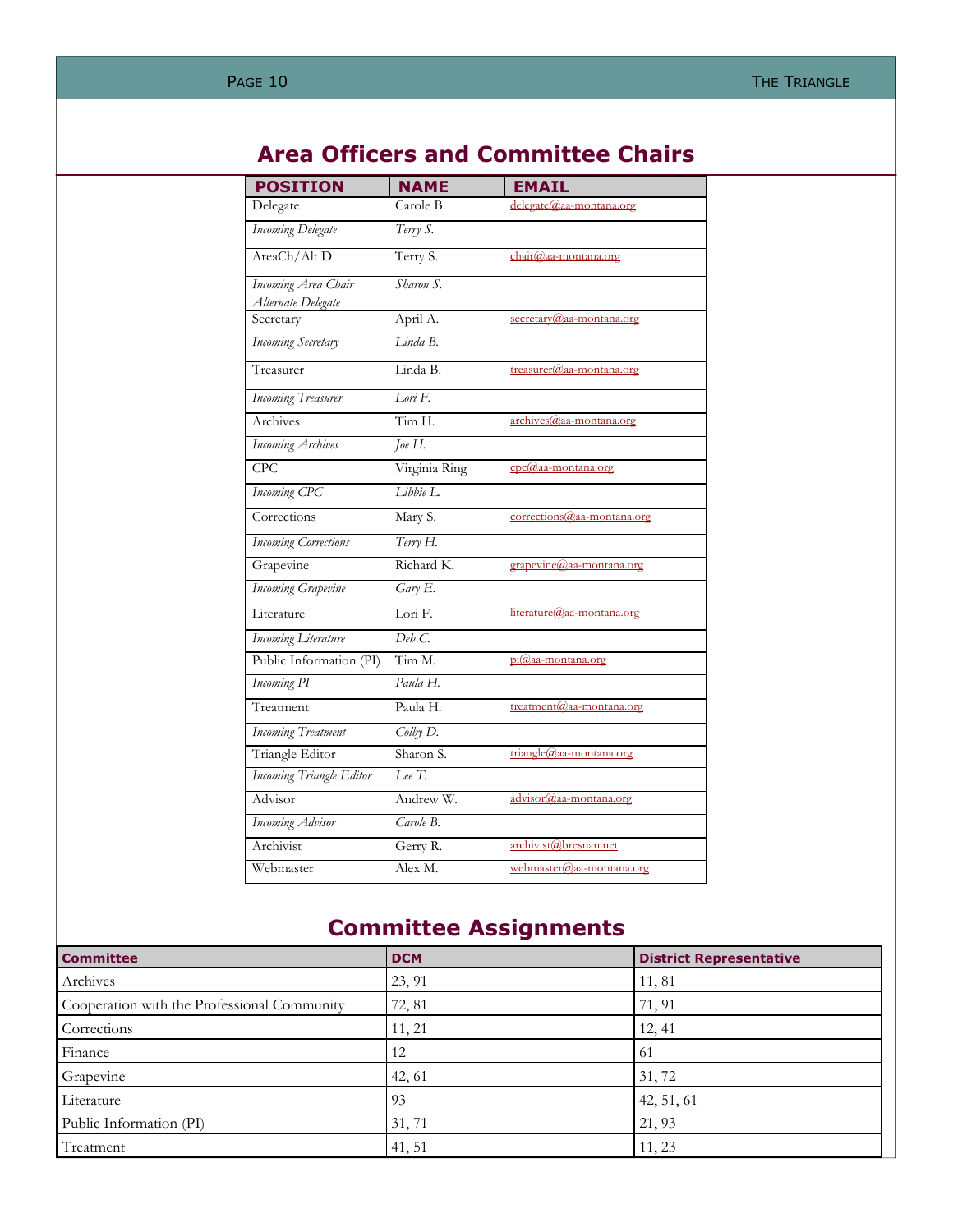#### VOLUME 18 ISSUE 7 PAGE 11

Superior, Thompsons Fall

#### District 11—Billings, Hardin, Huntley, Lodgegrass, Roundup **Area Map**  District 12—Absarokee, Big Timber, Columbus, Harlowton, Laurel, Red Lodge District 21—Culbertson, Glasgow, Plentywood, **DISTRICT 91** Poplar, Wolf Point District 23—Glendive, Fairview, Savage, Sidney **DISTRICT 51 DISTRICT 42** DISTRICT 21 District 31—Baker, Broadus, Colstrip, Forsyth, Jordan, Miles City, Terry **DISTRICT 81** District 41—Fort Benton, Fort Shaw, Great Falls, **DISTRICT 41** Lewistown District 42—Browning, Chester, Cut Bank, Choteau, Shelby, **DISTRICT 23** Valier District 51—Box Elder, Dodson, Fort Belnap, Havre, Malta District 61—Boulder, Elliston, Helena, Lincoln, Townsend, **DISTRICT 61 DISTRICT 11** White Sulphur Springs DISTRICT 31 **DISTRICT 12** DIST<sub>93</sub> **DISTRICT 71** District 71—Anaconda, Butte, Deer Lodge, Drummond, Jackson, Phillipsburg, Sheridan, Twin Bridges, Whitehall **DISTRICT 72** District 72—Big Sky, Belgrade, Bozeman, Emigrant, Ennis, Gallatin District 91—Big Fork, Columbia Falls, Eureka, Kalispell, Gateway, Gardiner, Livingston, Manhattan, Pony, Three Somers, Whitefish Forks, Virginia City, West Yellowstone, Wilsall District 93—Corvallis, Darby, Florence, Hamilton, Lolo, District 81—Alberton, Arlee, Frenchtown, Hot Springs, Missoula, Stevensville, Victor Seeley Lake, Plains, Polson, Ronan, St. Ignatius, St. Regis,

**DCM's** 

| <b>POSITION</b>   | <b>NAME</b>  | <b>EMAIL</b>            |
|-------------------|--------------|-------------------------|
| DCM <sub>11</sub> | Colby D.     | dcm11@aa-montana.org    |
| Incoming DCM 11   |              |                         |
| DCM <sub>12</sub> | Nick D.      | dcm12@aa-montana.org    |
| Incoming DCM 12   | Sandy A.     |                         |
| <b>DCM 21</b>     | Laura S.     | $dcm21$ @aa-montana.org |
| Incoming DCM 21   | Laura S.     |                         |
| DCM <sub>23</sub> | Mike M.      | dcm23@aa-montana.org    |
| Incoming DCM 23   |              |                         |
| DCM 31            | Neil T.      | dcm31@aa-montana.org    |
| Incoming DCM 31   |              |                         |
| DCM 41            | Lee T.       | dcm41@aa-montana.org    |
| Incoming DCM 41   |              |                         |
| DCM 42            | Gerry L.     | dcm42@aa-montana.org    |
| Incoming DCM 42   |              |                         |
| DCM 51            | Leo B.       | dcm51@aa-montana.org    |
| Incoming DCM 51   | LeoB.        |                         |
| DCM 61            | Tom D.       | $dcm61$ @aa-montana.org |
| Incoming DCM 61   | Anne B.      |                         |
| <b>DCM 71</b>     | Kevin M.     | $dcm71$ @aa-montana.org |
| Incoming DCM 71   | Peggy H.     |                         |
| <b>DCM72</b>      | Jennifer W.  | $dcm72$ @aa-montana.org |
| Incoming DCM 72   | Catherine J. |                         |
| DCM <sub>81</sub> | Dan K.       | $dcm81$ @aa-montana.org |
| Incoming DCM 81   | Erin G.      |                         |
| DCM 91            | Libbie L.    | $dcm91$ @aa-montana.org |
| Incoming DCM 91   | Sam B.       |                         |
| DCM 93            | Eric D.      | dcm93@aa-montana.org    |
| Incoming DCM 93   | $\int$ ay T. |                         |